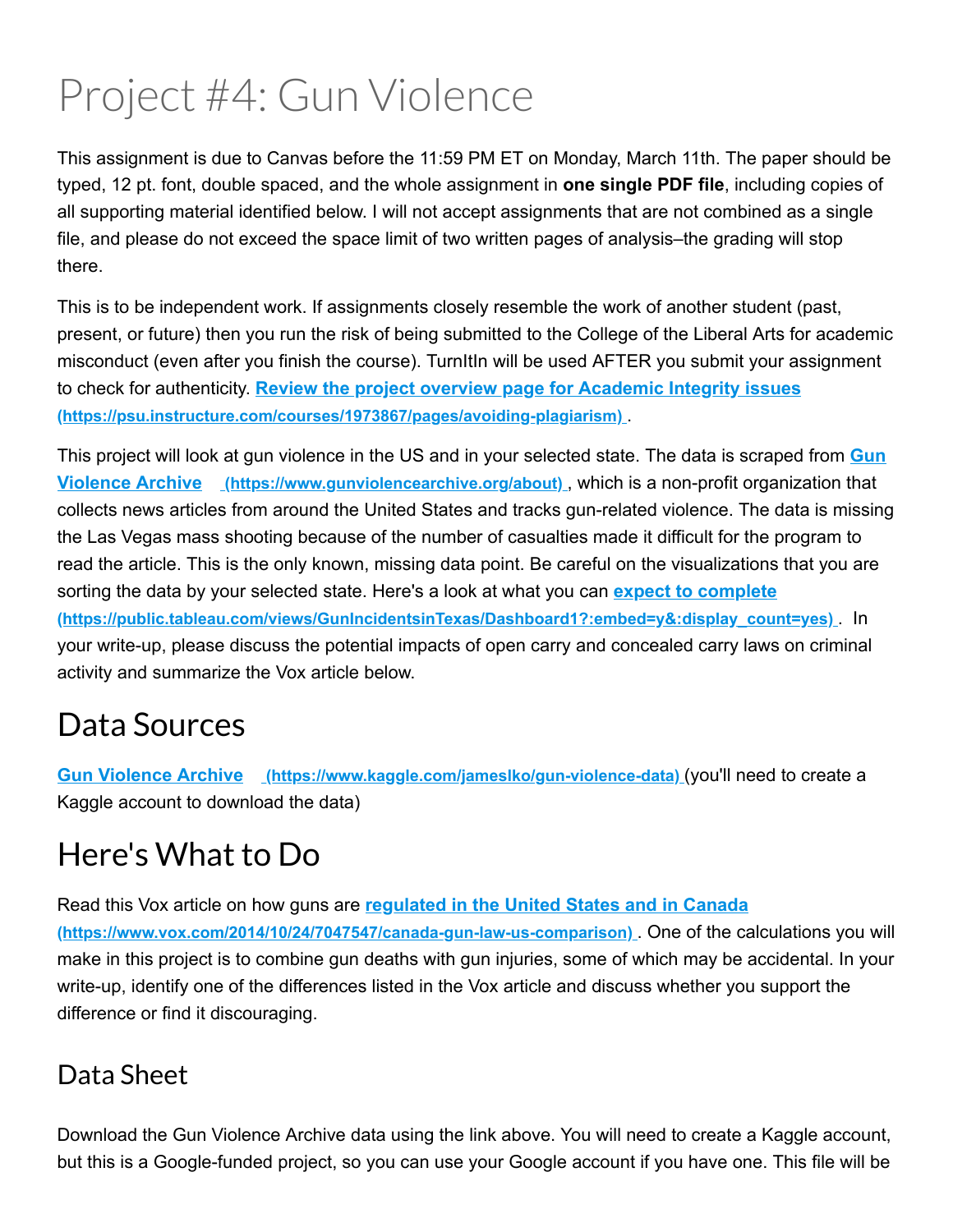large (more than 239,000 rows) because it contains every gun-related incident in the United States since 2013. We will use Tableau to filter the data for your visualizations.

### Tableau Work

Open Tableau, and connect the above Excel file with a new workbook. Create a new worksheet and title it "Map." Create a new measure called "Incidents" that is the sum of the number of people injured (N Injured) and people killed (N Killed).

#### *Gun Violence Acrossthe US*

On the worksheet, select "State" from the dimensions window and your newly created gun incidents measure. In the "Show Me" tab, select the map (not the symbol map). Each US state will be highlighted based on the total number of gun-related incidents. Keep only the contiguous US states for this visualization. Identify your selected state and be prepared to compare your state's gun violence relative to the other states. One thing to note, we aren't controlling for population, so large states will have the most incidents.

Be sure to update the features of your data visualization to ensure they look good. For example:

- Add a title to describe your visualization
- Change the default color scheme from the automatic palette
- Change the opacity of the shading to 100%
- Be sure the Tooltip description is presentable
- Update the title of the legend to be more presentable

#### *City Analysis*

For the remaining sheets, we want to analyze gun violence in your state. Be sure to use the Filter feature and only focus on your state. Create a second worksheet and rename the sheet "City Analysis." On this worksheet, we will look at the top 10 cities in your selected state.

Select City for the Dimension and Incidents for the Measure then use the "Show Me" box to select horizontal bars. Drag "State" into the Filter box and select your state of analysis to filter only observations from your state. Sort your results by the largest value, highlight the top 10 cities and mark "Keep Only," so that your bar chart only shows the cities with the most incidents. Again, these are not adjusted for population, so in your write-up, look up the populations for each of these 10 cities and see if any of these stand out once adjusted for population.

Be sure to update the features of your data visualization to ensure they look good, including:

- Update your title to ensure it's clear what state you're analyzing
- Select a complementary color scheme to what you did for the first data viz
- Add labels for the number of incidents to the outside of the bar
- Add a notation if any of the top 10 cities are not in the top 10 for population population
- Be sure the Tooltip description is presentable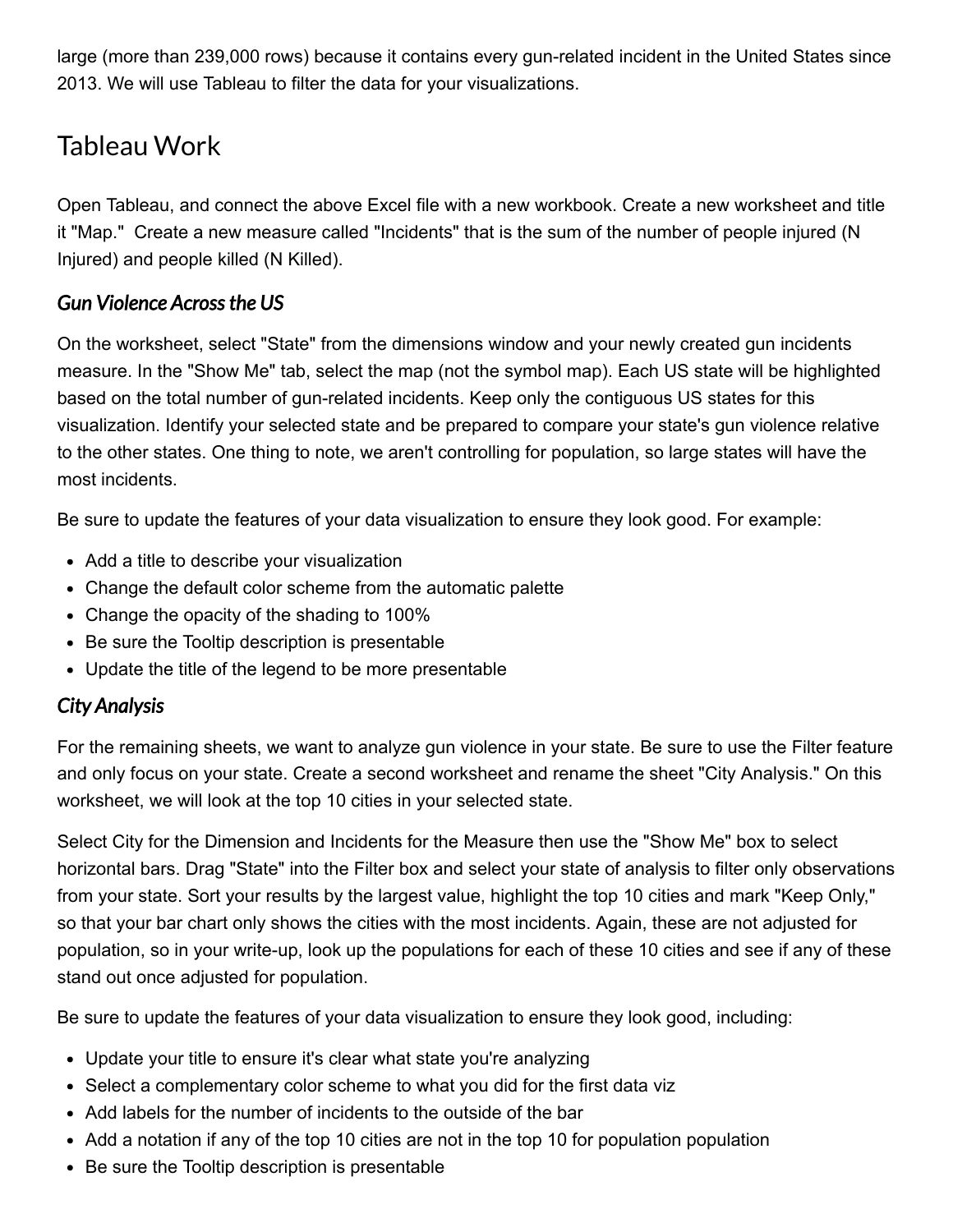Update the vertical axis if any city names are being cutoff

#### *Timing of Violence*

The last visualization we will create is to identify what time of year/week is most violent for your state. Create a new worksheet and title it "Day/Month." Add the State dimension to the filter and filter by your state. Add the Date dimension to the column data section and update it to show "weekday." Drag the date dimension to the rows data section and update it to show "month." Drag the incidents measure to the data window and drop it in the middle of the table. In the marks section, identify the label that shows Incidents as a text box and change it to color.

Be sure to update the features of your data visualization to ensure they look good, including:

- Add a title to describe your visualization
- Select a color scheme similar to your first two visualizations
- Rearrange the days so that Saturday and Sunday are next to each other
- Be sure the Tooltip description is presentable
- Update your axes if any city names are being cutoff
- Remove axes labels
- Update the label title to be more presentable

#### *Dashboard*

To complete your data visualization, create a New Dashboard and label it "County Level Crime." Change the dimension on the dashboard to be 800 wide and 1100 tall so that it mirrors the dimension of a sheet of paper. The dashboard is your chance to arrange your visualizations that you've created before sharing them with the public. Think about the best way to arrange your visualizations and use the "objects" pane on the left side to arrange pieces to tell a story. Review **Tableau's Best Practices for Effective Dashboards.** (https://onlinehelp.tableau.com/current/pro/desktop/en-us/dashboards best\_practices.htm)

Be sure your dashboard has at least the following items:

- A clear, distinct title
- A brief description less than 150 words
- Each of the 3 visualizations you made
- Highlight tools and legends to make your work interactive
- A note of the source of your data file

Each of the visualizations on your dashboard should be fitted to the boxes (no scroll bars). This can be done by clicker on "More Options" within each visualization and selecting "Fit > Entire View." You will also save your dashboard as an image to include in your write-up. To save your dashboard as an image, select "Dashboard" from the menu bar and then select "Export Image" to save the dashboard as a .png file.

Extract your data by going to "data" in the menu bar, selecting the title of your sheet, and then "Extract Data." Save this file with your other project files. To publish your dashboard to your Tableau Public account, select "Server" from the menu and select "Publish Workbook." When your Tableau Public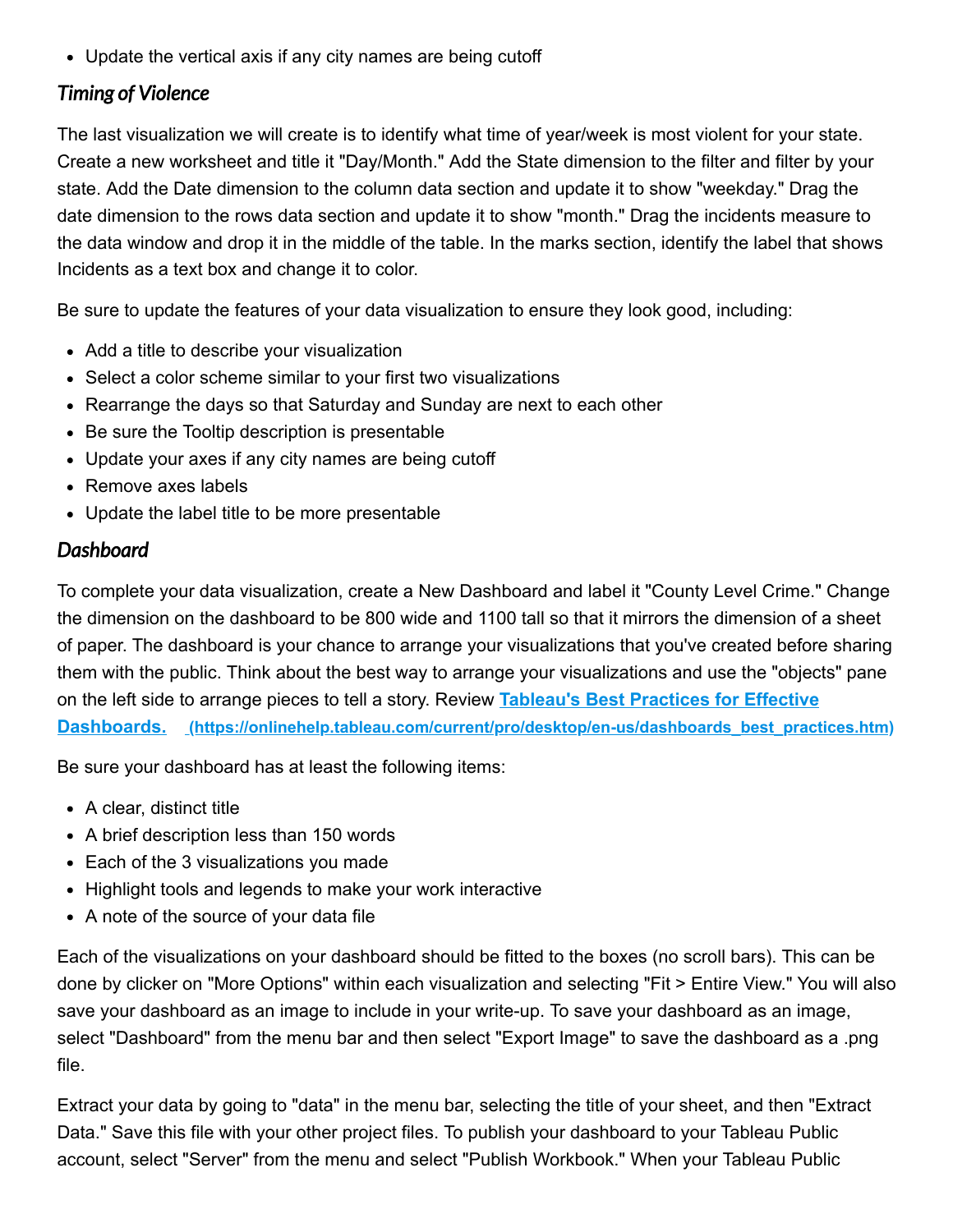account opens, be sure have your dashboard public. In the bottom corner of your visualization is a sharing icon, which will provide a sharable link. If you use this link on your social media accounts, please tag me (@Wootenomics). You'll use this link to **submit your dashboard for grading (https://psu.instructure.com/courses/1973867/assignments/10601855)** . 50% of your project grade comes from peer reviews completed by your classmates. 25% of your project scores come from **peer reviewing your classmates (https://psu.instructure.com/courses/1973867/assignments/10602115)** .

# Write Up

You have two pages to summarize any readings associated with this project, to summarize your data, and summarize the data visualizations that you created. Be sure to define any variables you are analyzing, discuss the purpose of converting to similar rates, and discuss these outcomes with what we have talked about in class. Be sure that you are citing material correctly and quoting outside sources appropriately with proper in-text citations for any material you discuss in your write-up, including the articles mentioned above and any databases we use.

#### *Appendix Material*

In the appendix (material after your analysis), include a reference page that lists your references in APA format. Any additional references you decide to include should also be cited parenthetically and included in the reference page. Next, add your exported Tableau dashboard. The entirety of the file should be saved as one single PDF and uploaded to Canvas.

#### *Here'sthe order:*

- 2 page analysis
- Reference list
- Dashboard image export & link

# Ready to Submit?

To submit your project, do the following:

- 1. Publish your data visualization to your Tableau Public profile.
- 2. **Submit the link to your completed dashboard (https://psu.instructure.com/courses/1973867/assignments/10601855)**
- 3. **Submit your final PDF (https://psu.instructure.com/courses/1973867/assignments/10601753)**

# Peer Grading

Part of the learning process (and your grade) is to evaluate other student's on their organization, presentation, and accuracy of the same dashboard you just completed. Your role as the peer grader is anonymous to the other students you are grading. By providing honest feedback, you can help improve